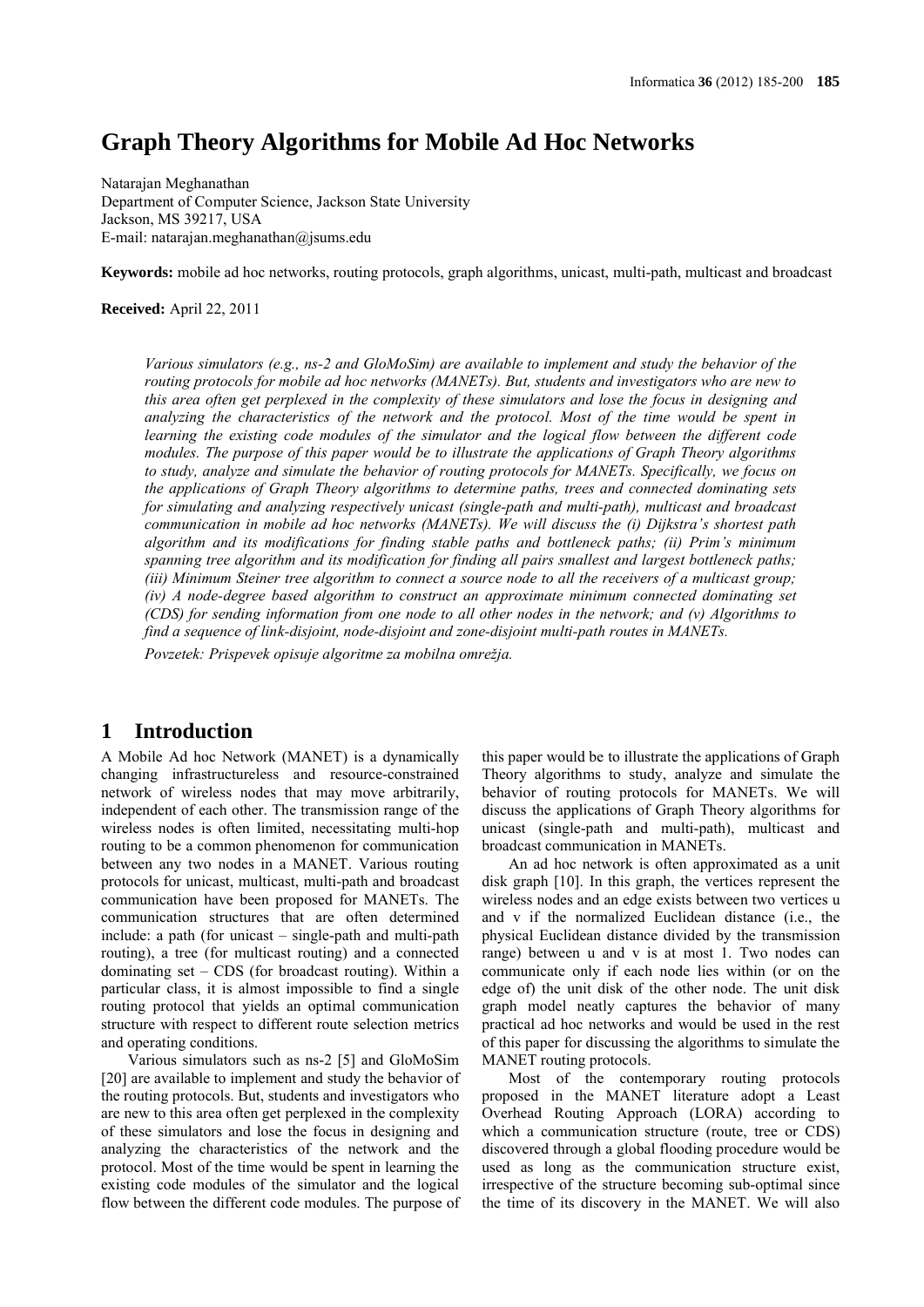adopt a similar strategy and focus only on discovering a communication structure on a particular network graph taken as a snapshot during the functioning of the MANET. Such a graph snapshot would be hereafter referred to as a 'Static Graph' and a sequence of such static graphs over the duration of the MANET simulation session would be called a 'Mobile Graph'. A communication structure determined on a particular static graph would be then validated for its existence in the subsequent static graphs and once the structure breaks, the appropriate graph algorithm can be invoked on the static graph corresponding to that particular time instant and the above procedure would be continued for the rest of the static graphs in the mobile graph. We use the big-O notation to express the theoretical worst-case run-time complexity of the algorithms discussed in this paper. Given a problem size x, where x is usually the number of items, we say  $f(x) = O(g(x))$ , when there exists positive constants c and k such that  $0 \le f(x) \le$ cg(x), for all  $x \ge k$  [4].

The rest of this paper is organized as follows: Section 2 reviews related work on unicast, multicast, broadcast and multi-path communication in MANETs. In the subsequent sections, we discuss graph theory algorithms for unicast communication (Section 3), the tree-based algorithms for multicast communication (Section 4), a maximum density-based CDS algorithm for broadcast communication (Section 5) and multi-path algorithms for determining link-disjoint, node-disjoint and zone-disjoint routes (Section 6) in MANETs. Section 7 concludes the paper and Section 8 discuss future research directions in this area. Throughout the paper, the terms 'route' and 'path', 'link' and 'edge', 'message' and 'packet' are used interchangeably. They mean the same.

## **2 Background Work**

### **2.1 Unicast Communication in MANETs**

There are two broad classifications of unicast routing protocols: minimum-weight based routing and stabilitybased routing. Routing protocols under the minimumweight category have been primarily designed to optimize the hop count of source-destination (s-d) routes. Some of the well-known minimum-hop based routing protocols include the Dynamic Source Routing (DSR) protocol [8] and the Ad hoc On-demand Distance Vector (AODV) routing protocol [16]. The stability-based routing protocols aim to minimize the number of route failures and in turn reduce the number of flooding-based route discoveries. Some of the well-known stabilitybased routing protocols include the Flow-Oriented Routing Protocol [18] and the Node Velocity-based Stable Path (NVSP) routing protocol [12]. In [13] and [14], it was observed that there exists a stability-hop count tradeoff and it is not possible to simultaneously optimize both the hop count as well as the number of route discoveries.

The DSR protocol is a source routing protocol that requires the entire route information to be included in the

header of every data packet. However, because of this feature, intermediate nodes do not need to store up-todate routing information in their routing tables. Route discovery is by means of the broadcast query-reply cycle. The Route Request (RREQ) packet reaching a node contains the list of intermediate nodes through which it has propagated from the source node. After receiving the first RREQ packet, the destination node waits for a short time period for any more RREQ packets, then chooses a path with the minimum hop count and sends a Route Reply (RREP) along the selected path. Later, if any new RREQ is received through a path with hop count less than that of the selected path, another RREP would be sent on the latest minimum hop path discovered.

The AODV protocol, like DSR, is also a shortest path based routing protocol. However, it is table-driven. Upon receiving an unseen RREQ packet (with the highest sequence number seen so far), an intermediate node records the upstream node (sender) of the RREQ packet in its routing table entry for the source-destination route. The intermediate node then forwards the RREQ packet by incrementing the hop count of the path from the source node. The destination node receives RREQ packets on several routes and selects that RREQ packet that traversed on the minimum-hop path to the destination node. The RREP packet is then sent on the reverse of this minimum-hop path towards the source node. The destination node includes the upstream node from which the RREQ was received as the downstream node on the path from the destination node to the source node. An intermediate node upon receiving the RREP packet will check whether it has been listed as the downstream node ID. In that case, the intermediate node processes the RREP packet and completes its routing table by including the sender of the RREP packet as the next hop node on the path from the source node towards the destination node. The intermediate node then replaces its own ID in the RREP downstream node entry with the ID of the upstream node that it has in its routing table for the path from the source node to the destination node.

The FORP protocol has been observed to discover the sequence of most stable routes among the contemporary stable path routing protocols [13]. FORP utilizes the mobility and location information of the nodes to approximately predict the expiration time (LET) of a wireless link. The minimum of LET values of all wireless links on a path is termed as the route expiration time (RET). The route with the maximum RET value is selected as the desired route. Each node is assumed to be able to predict the LET values of the links with its neighboring nodes based on the information regarding the current position of the nodes, velocity, the direction of movement, and transmission range. FORP assumes the availability of location-update mechanisms like Global Positioning System (GPS) [6] to identify the location of the nodes and also requires each node to periodically broadcast its location and mobility information to its neighbors through beacons.

The NVSP protocol is the only beaconless routing protocol that can discover long-living stable routes without significant increase in the hop count per path.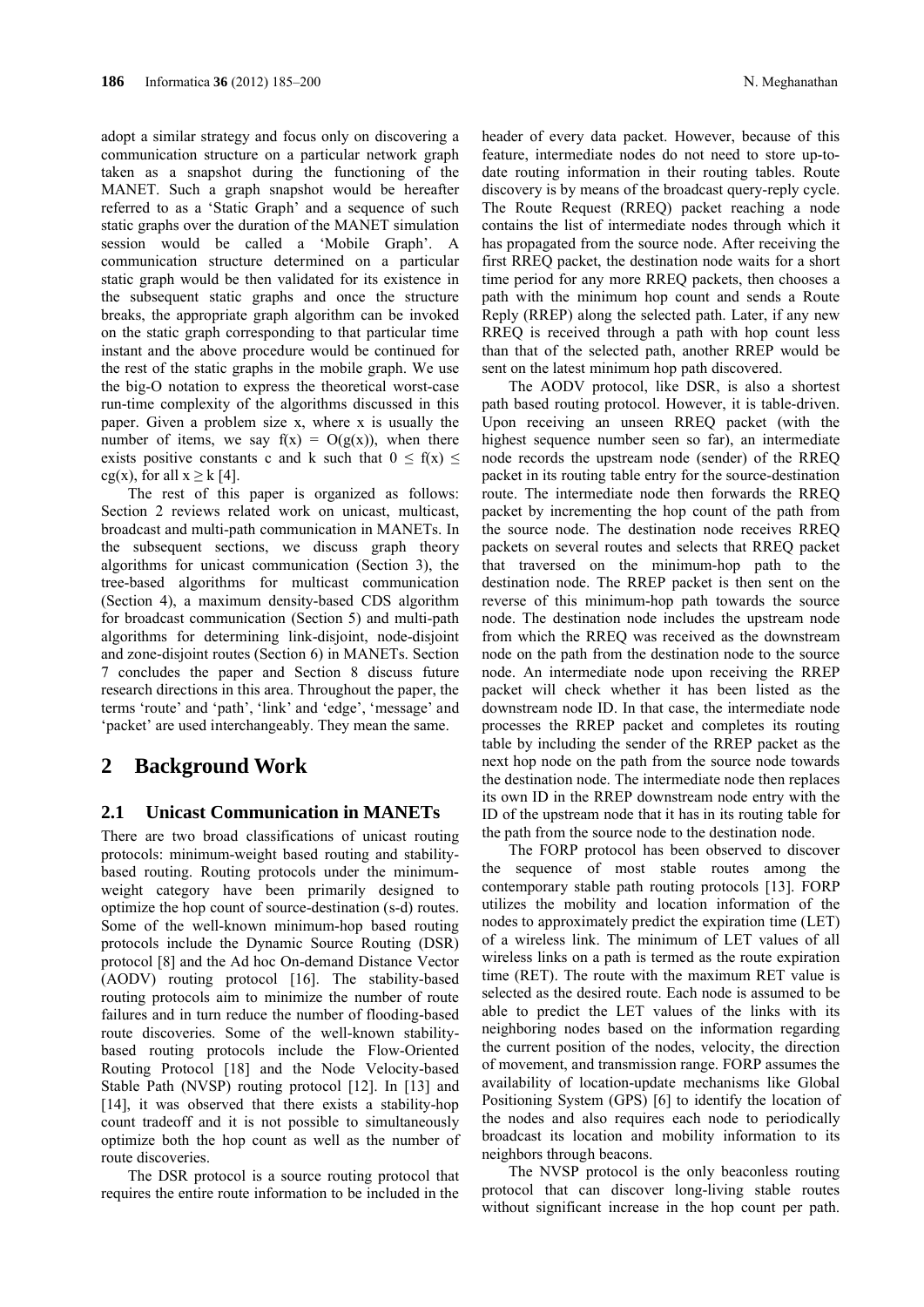FORP discovers routes that have a significantly larger hop count than the minimum value. NVSP only requires each intermediate node to include its velocity in the RREQ packets propagated via flooding from the source node to the destination node. With flooding, each intermediate node forwards the RREQ packet exactly once, the first time the node sees the packet as part of a particular route discovery session. The destination node receives the RREQ packets through several paths and determines the bottleneck velocity of each of those paths. The bottleneck velocity of a path is the maximum among the velocities of the intermediate nodes on the path. The destination node chooses the path with the minimum bottleneck velocity and sends a RREP packet along that path. In case of a tie, the destination node chooses the path with the lowest hop count and if the tie could not be still broken, the destination node chooses an arbitrary path among the contending paths.

### **2.2 Multicast Communication in MANETs**

The Multicast communication refers to sending messages from one source node to a set of receiver nodes in a network. The receiver nodes form the multicast group and we typically find a tree that connects the source node to the multicast group members such that there is exactly one path from the source node to each receiver node. The tree could be constructed based on either one of the following two objectives: (i) Shortest path tree – the tree would have the minimum hop count paths from the source node to each receiver node and (ii) Steiner tree – the tree would have the minimum number of links spanning the source node and the multicast group members. Both these trees cannot be simultaneously built and there would always be a tradeoff between the above two objectives [14]. The Multicast Extension of the Ad hoc On-demand Distance Vector (MAODV) protocol and the Bandwidth Efficient Multicast Routing Protocol (BEMRP) are respectively examples of the minimum hop and minimum link based multicast protocols.

MAODV [15] is the multicast extension of the AODV unicast routing protocol. Here, a receiver node joins the multicast tree through a member node that lies on the minimum-hop path to the source node. A potential receiver node wishing to join the multicast group broadcasts a RREQ message. If a node receives the RREQ message and is not part of the multicast tree, the node broadcasts the message in its neighborhood and also establishes the reverse path by storing the state information consisting of the group address, requesting node id and the sender node id in a temporary cache. If a node receiving the RREQ message is a member of the multicast tree and has not seen the RREQ message earlier, the node waits to receive several RREQ messages and sends back a RREP message on the shortest path to the receiver node. The member node also informs in the RREP message, the number of hops from itself to the source node. The potential receiver node receives several RREP messages and selects the member node which lies on the shortest path to the source node. The receiver node sends a Multicast Activation (MACT) message to the

selected member node along the chosen route. The route from the source node to the receiver node is set up when the member node and all the intermediate nodes in the chosen path update their multicast table with state information from the temporary cache.

According to BEMRP [17], a newly joining node to the multicast group opts for the nearest forwarding node in the existing tree, rather than choosing a minimum-hop count path from the source node of the multicast group. As a result, the number of links in the multicast tree is reduced leading to savings in the network bandwidth. Multicast tree construction is receiver-initiated. When a node wishes to join the multicast group as a receiver node, it initiates the flooding of Join control packets targeted towards the nodes that are currently members of the multicast tree. On receiving the first Join control packet, the member node waits for a certain time before sending a Reply packet. The member node sends a Reply packet on the path, traversed by the Join control packet, with the minimum number of intermediate forwarding nodes. The newly joining receiver node collects the Reply packets from different member nodes and would send a Reserve packet on the path that has the minimum number of forwarding nodes from the member node to itself.

### **2.3 Broadcast Communication in MANETs**

Broadcast communication refers to sending a message from one node to all the other nodes in the network. Since MANET topology is not fully connected as nodes operate with a limited transmission range, multi-hop communication is a common phenomenon in routing. As a result, a message has to be broadcast by more than one node (in its neighborhood) so that the message can reach all the nodes in the network. An extreme case of broadcasting is called flooding wherein each node broadcasts the message among its neighbors, exactly once, when the message is seen for the first time. This ensures that the message is received by all the nodes in the network. However, flooding would cause unnecessary retransmissions, exhausting the network bandwidth and the energy reserves at the nodes.

Connected Dominating Sets (CDS) are considered to be very efficient for broadcasting a message from one node to all the nodes in the network. A CDS is a sub graph of a given undirected connected graph such that all nodes in the graph are included in the CDS or directly attached to a node (i.e., covered by a node) in the CDS. A Minimum Connected Dominating Set (MCDS) is the smallest CDS (in terms of the number of nodes in the CDS) for the entire graph. For a virtual backbone-based route discovery, the smaller the size of the CDS, the smaller is the number of unnecessary retransmissions. If the RREQ packets of a broadcast route discovery process get forwarded only by the nodes in the MCDS, we will have the minimum number of retransmissions. Unfortunately, the problem of determining the MCDS in an undirected graph, like that of the unit disk graph considered for modeling MANETs, is NP-complete. In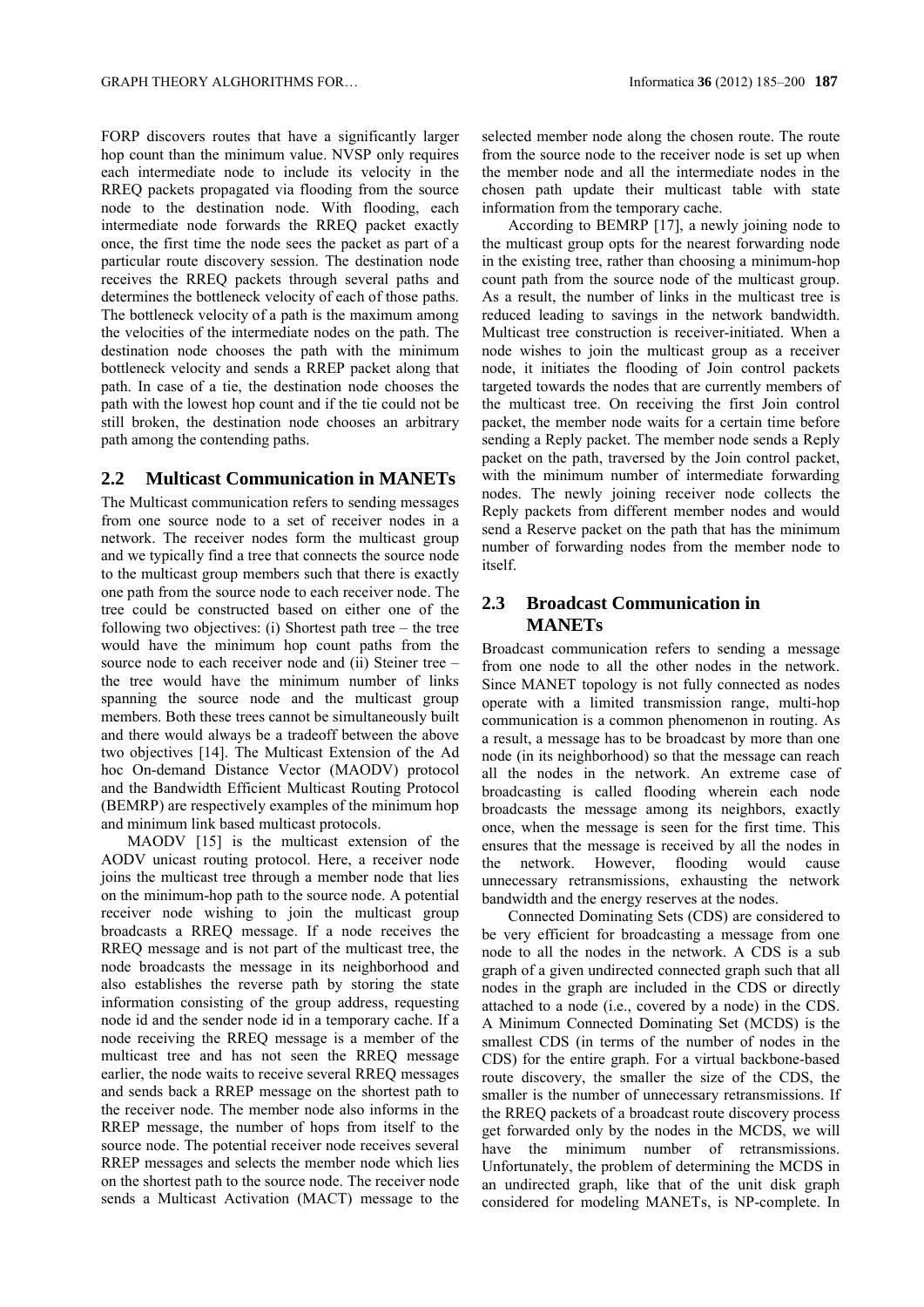[1], [2] and [3], efficient algorithms have been proposed to approximate the MCDS for wireless ad hoc networks. A common thread among these algorithms is to give preference to nodes with high neighborhood density (i.e., a larger number of uncovered neighbors) for inclusion in the MCDS.

### **2.4 Multi-path Communication in MANETs**

MANET routing protocols incur high route discovery latency and also incur frequent route discoveries in the presence of a dynamically changing topology. Recent research has started to focus on multi-path routing protocols for fault tolerance and load balancing. Multipath on-demand routing protocols tend to compute multiple paths, at both the traffic sources as well as at intermediary nodes, in a single route discovery attempt. This reduces both the route discovery latency and the control overhead as a route discovery is needed only when all the discovered paths fail. Spreading the traffic along several routes could alleviate congestion and bottlenecks. Multi-path routing also provides a higher aggregate bandwidth and effective load balancing as the data forwarding load can be distributed over all the paths.

Multi-paths can be of three types: link-disjoint, nodedisjoint and zone-disjoint. For a given source node s and destination node d, the set of link-disjoint s-d routes comprises of paths that have no link present in more than one constituent s-d path. Similarly, the set of nodedisjoint s-d routes comprises of paths that have no node (other than the source node and destination node) present in more than one constituent s-d path. A set of zonedisjoint s-d routes comprises of paths such that an intermediate node in one path is not a neighbor node of an intermediate node in another path. Multi-path ondemand routing protocols tend to compute multiple paths between a source-destination (s-d) pair, in a single route discovery attempt. A new network-wide route discovery operation is initiated only when all the s-d paths fail. The Split Multi-path Routing (SMR) protocol [11], the AODV-Multi-path (AODVM) protocol [19] and the Zone-Disjoint multi-path extension to the DSR (ZD-DSR) protocol [7] are respectively well-known examples for link-disjoint, node-disjoint and zone-disjoint multipath routing protocols.

In SMR, the intermediate nodes forward RREQs that are received along a different link and with a hop count not larger than the first received RREQ. The destination node selects the route on which it received the first RREQ packet (which will be a shortest delay path), and then waits to receive more RREQs. The destination node then selects the path which is maximally disjoint from the shortest delay path. If more than one maximally disjoint path exists, the tie is broken by choosing the path with the shortest hop count.

In AODVM, an intermediate node does not discard duplicate RREQ packets and records them in a RREQ table. The destination node responds with an RREP for each RREQ packet received. An intermediate node, on receiving the RREP, checks its RREQ table and forwards

the packet to the neighbor that lies on the shortest path to the source node. The neighbor entry is then removed from the RREQ table. Also, whenever a node hears a neighbor node forwarding the RREP packet, the node removes the entry for the neighbor node in its RREQ table.

The Zone-Disjoint Multi-path extension of the Dynamic Source Routing (ZD-MPDSR) protocol proposed for an omni-directional system works as follows: Whenever a source node has no route to send data to a destination node, the source node initiates broadcast of the RREQ messages. The number of active neighbors for a node indicates the number of neighbor nodes that have received and forwarded the RREQ message during a route discovery process. The RREQ message has an ActiveNeighborCount field and it is updated by each intermediate node before broadcasting the message in the neighborhood. When an intermediate node receives the RREQ message, it broadcasts a 1-hop RREQ-query message in its neighborhood to determine the number of neighbors who have also seen the RREQ message. The number of RREQ-query-replies received from the nodes in the neighborhood is the value of the ActiveNeighborCount field updated by a node in the RREQ message. The destination node receives several RREQ messages and selects the node-disjoint paths with lower ActiveNeighborCount values and sends the RREP messages to the source node along these paths. Even though the selection of the zone-disjoint paths with lower number of active neighbors will lead to reduction in the end-to-end delay per data packet, the route acquisition phase will incur a significantly longer delay as RREQquery messages are broadcast at every hop (in addition to the regular RREQ message) and the intermediate nodes have to wait to receive the RREQ-query and reply messages from their neighbors. This will significantly increase the control overhead in the network.

# **3 Graph Theory Algorithms for Unicast Communication in MANETs**

In a graph theoretic context, we illustrate that the minimum-weight (minimum-hop) based routing protocols could be simulated by running the shortest-path Dijkstra algorithm [4] on a mobile graph (i.e. a sequence of static graphs). We then illustrate that the NVSP and FORP protocols could be simulated by respectively solving the smallest bottleneck and the largest bottleneck path problems – each of which could be implemented as a slight variation of the shortest path Dijkstra algorithm. In addition, we also illustrate that the Prim's minimum spanning tree algorithm and its modification to compute the maximum spanning tree can be respectively used to determine the 'All Pairs Smallest Bottleneck Paths' and 'All Pairs Largest Bottleneck Paths' in a weighted network graph.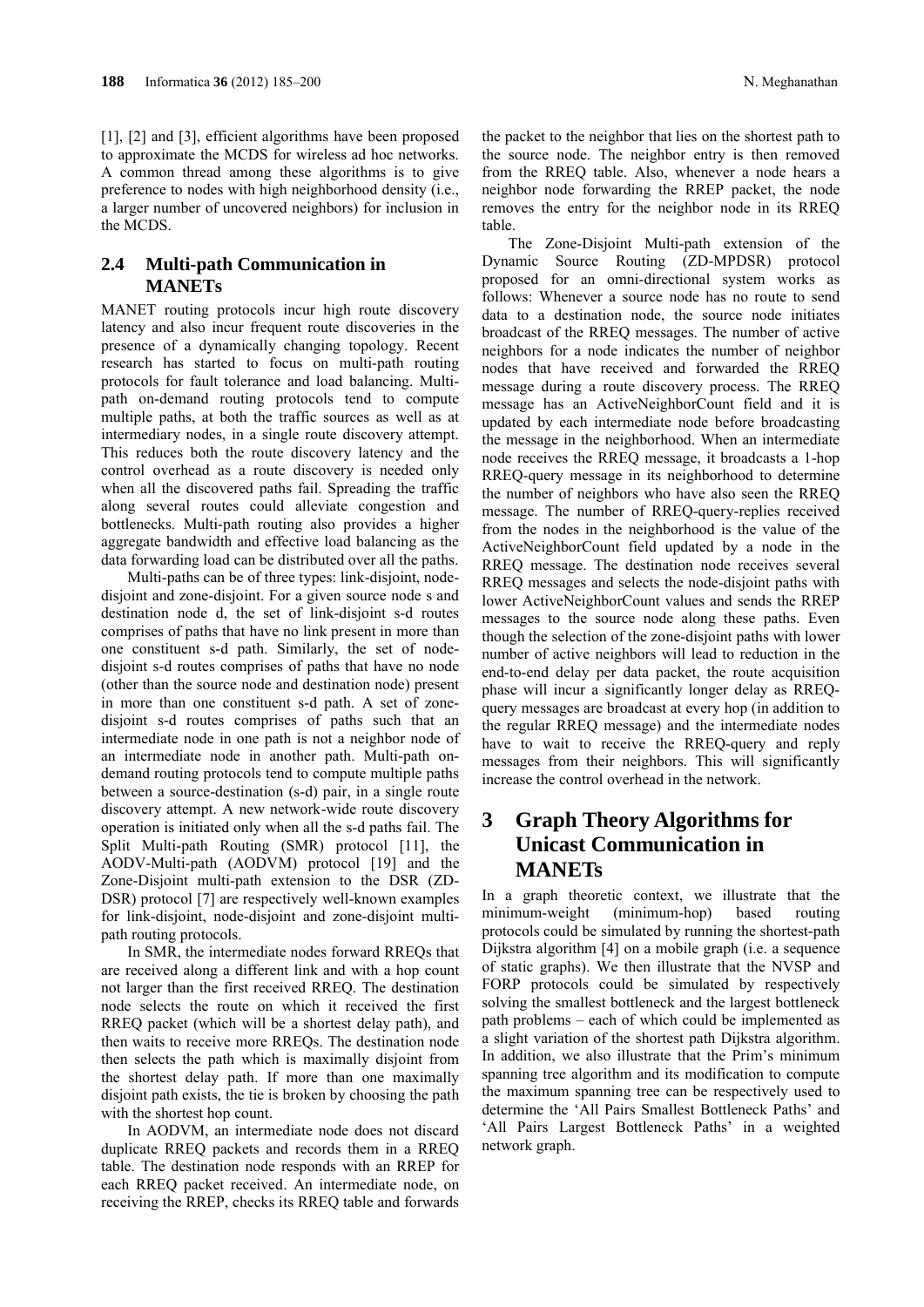### **3.1 Shortest Path Problem**

Given a weighted graph  $G = (V, E)$ , where V is the set of vertices and E is the set of weighted edges, the shortest path problem is to determine a minimum-weight path between any two nodes (identified as source node s and destination node d) in the graph. The execution of the Dijkstra algorithm (pseudo code in Figure 1) on a weighted graph starting at the source node s results in a shortest path tree rooted at s. In other words, the Dijkstra algorithm will actually return the minimum-weight paths from the source vertex s to every other vertex in the weighted graph. If all the edge weights are 1, then the minimum-weight paths are nothing but minimum-hop paths.

**Begin** Algorithm *Dijkstra-Shortest-Path* (*G*, *s)*

- 1 **For** each vertex  $v \in V$
- 2 *weight*  $[v] \leftarrow \infty / \ell$  an estimate of the minimumweight path from *s* to *v*
- 3**End For**
- 4 *weight*  $[s] \leftarrow 0$
- 5 *S* ← *Φ* // set of nodes for which we know the
- minimum-weight path from *s* 6  $Q \leftarrow V$  // set of nodes for which we know estimate of
- the minimum-weight path from *s*
- 7 **While**  $Q \neq \Phi$
- 8 *u ←* EXTRACT-MIN (*Q*)
- 9  $S \leftarrow S \cup \{u\}$
- 10 **For** each vertex *v* such that  $(u, v) \in E$
- 11 **If** weight  $[v] > weight[u] + weight(u, v)$  then
- 12 *weight*  $[v] \leftarrow weight[u] + weight(u, v)$
- 13 Predecessor  $(v) \leftarrow u$
- 14 **End If**
- 15 **End For**
- 16 **End While**
- 17 **End** *Dijkstra-Shortest-Path*

Figure 1: Pseudo Code for Dijkstra's Shortest Path Algorithm.

Dijkstra algorithm proceeds in iterations. To begin with, the weights of the minimum-weight paths from the source vertex to every other vertex is assumed to be  $+\infty$ (as estimate value, indicating that the paths are actually not known) and from the source vertex to itself is assumed to be 0. During each iteration, we determine the shortest path from the source vertex *s* to a particular vertex *u*, which would be the vertex with the minimum weight among the vertices that have been not yet optimized (i.e. for which the shortest path has not been yet determined). We then explore the neighbors of *u* and determine whether we can reach any of the neighbor vertices, say *v*, from *s* through *u* on a path with weight less than the estimated weight of the current path we know from *s* to *v*. If we could find such a neighbor *v*, then we set the predecessor of  $v$  to be vertex  $u$  on the shortest path from *s* to *v*. This step is called the relaxation step and is repeated over all iterations. The darkened edges shown in the working example of Figure 2 are the edges that are part of the shortest-path tree rooted at the source vertex *s*. The run-time complexity of the Dijkstra's shortest path algorithm is  $O(|V|^2)$ .



Figure 2: Example to Illustrate the Working of the Dijsktra's Shortest Path Algorithm.

### **3.2 Smallest Bottleneck Path Problem**

In the context of the smallest bottleneck path problem, we define the bottleneck weight of a path *p* to be the maximum of the weights of the constituent edges,  $e \in p$ . Given the set of all loop-free paths *P* between a source node *s* and destination node *d*, the smallest bottleneck path is the path with the smallest bottleneck weight. We can express this mathematically as  $\lim_{p \in P} \left[ \underset{\forall e \in p}{\text{Max}} (\text{weight}(e) \right]$ .  $\overline{\phantom{a}}$  $p \in P$ 

The

 **Begin** Algorithm *Modified-Dijkstra-Smallest-*

- *Bottleneck-Path* (*G*, *s)*
- 1 **For** each vertex  $v \in V$
- 2 *weight*  $[v] \leftarrow +\infty$  // an estimate of the smallest bottleneck weight path from *s* to *v*
- 3**End For**
- 4 *weight*  $[s] \leftarrow -\infty$
- 5 *S* ← *Φ* // set of nodes for which we know the smallest bottleneck weight path from *s*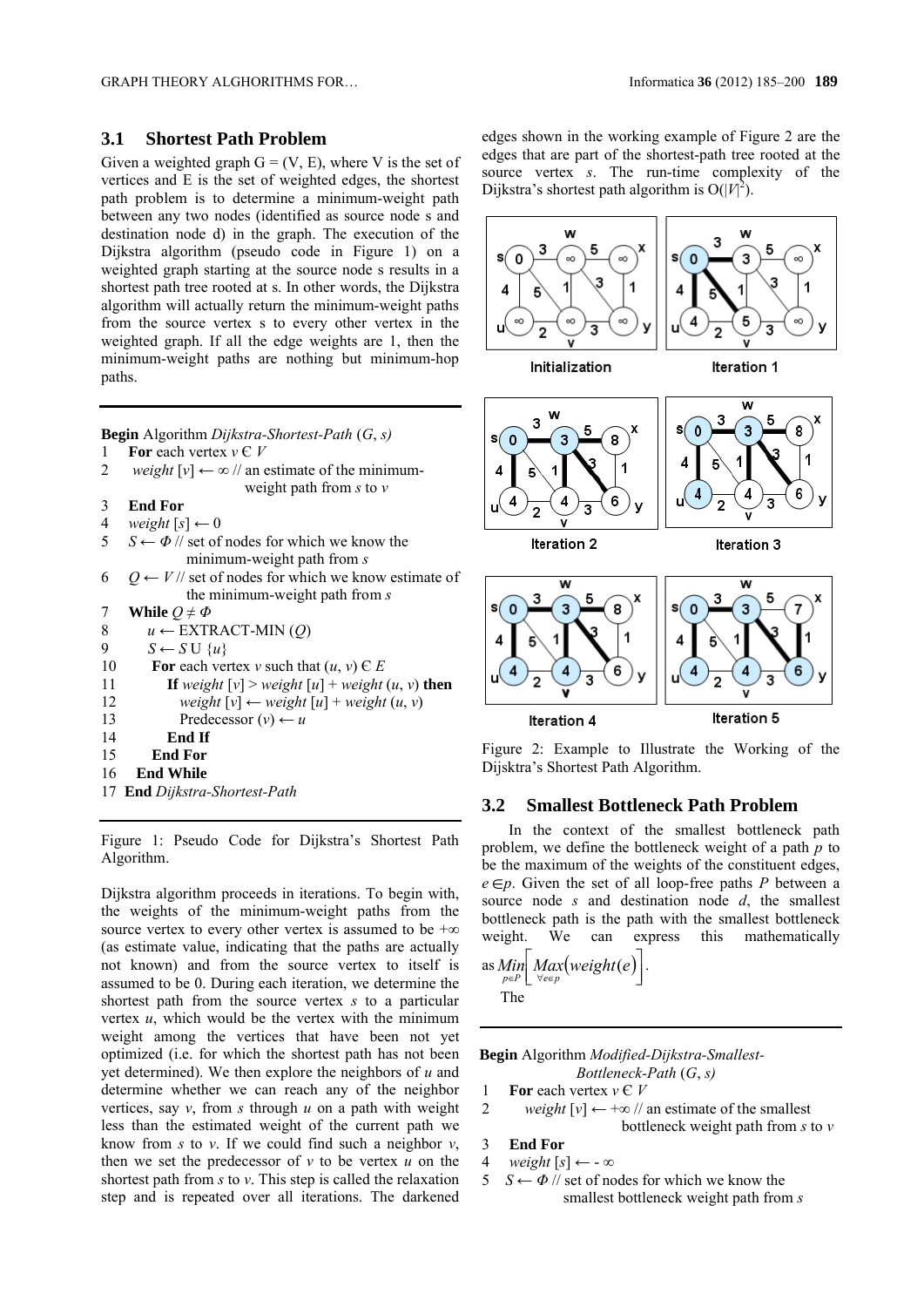- 6  $Q \leftarrow V$  // set of nodes for which we know an estimate of the smallest bottleneck weight path from *s*
- 7 **While**  $Q \neq \Phi$
- 8 *u ←* EXTRACT-MIN (*Q*)
- 9  $S \leftarrow S \cup \{u\}$
- 10 **For** each vertex *v* such that  $(u, v) \in E$
- 11 **If** weight[v] > Max(weight [u], weight  $(u, v)$ ) then
- 12 *weight*  $[v] \leftarrow \text{Max}$  (*weight*  $[u]$ , *weight*  $(u, v)$ )
- 13 Predecessor  $(v) \leftarrow u$
- 14 **End If**
- 15 **End For**
- 16 **End While**
- 17 **End** *Modified-Dijkstra-Smallest-Bottleneck-Path*

Figure 3: Pseudo Code for the Modified Dijkstra Smallest Bottleneck Path Algorithm.



Figure 4**:** Example for the Smallest Bottleneck Path Problem.

NVSP protocol can be implemented in a graph theoretic context through a modified version of the Dijkstra's algorithm (pseudo code in Figure 3) that solves the smallest bottleneck path problem. Accordingly, the weight of a link from node u to node v is the velocity of the downstream node v. To start with, the weight of the smallest bottleneck path from the source vertex s to every other vertex is estimated to be +∞; whereas the weight of the smallest bottleneck path from the source vertex s to itself is set to  $-\infty$ . At the beginning of an iteration, the vertex (say u) with the smallest bottleneck weight among the vertices that have been not yet optimized is now considered to be optimized. As part of the relaxation step, we check whether the current weight of the smallest bottleneck path to any non-optimized neighbor v, i.e. weight[v], is greater than the maximum of the weight of the recently optimized largest bottleneck path from s to u, i.e. weight[u] and the weight of the edge  $(u, v)$ . If this relaxation condition evaluates to true, then the bottleneck weight of the path from s to v is correspondingly updated (i.e., weight[v] = Max (weight[u], weight(u, v)) and the predecessor of v is set to be u for the path from s to v. This step is repeated over all iterations. A working example is presented in Figure 4. The run-time complexity of the modified Dijkstra algorithm for the smallest bottleneck path problem is the same as that of the original Dijkstra algorithm.

### **3.3 All Pairs Smallest Bottleneck Paths Problem**

In this section, we show that the smallest bottleneck path between any two vertices  $u$  and  $v \in V$  in an undirected weighted graph  $G = (V, E)$  is the path between *u* and *v* in the minimum spanning tree of *G*. The Prim's algorithm [4] is a well-known algorithm to determine the minimum spanning tree of weighted graphs and its pseudo code is illustrated in Figure 5. The Prim's algorithm is very similar to the Dijkstra algorithm – the major difference is in the relaxation step.

**Begin** Algorithm *Prim*  $(G, s)$ ;  $s -$  is any arbitrarily chosen starting vertex 1 **For** each vertex  $v \in V$ 

- 2 *weight*  $[v] \leftarrow \infty$
- 3**End For**
- 4 *weight*  $[s] \leftarrow 0$
- 5  $S \leftarrow \Phi$  // set of nodes whose bottleneck weights will not change further
- 6  $Q \leftarrow V$  // set of nodes whose bottleneck weights are only estimates; final weight could change
- 7 **While**  $Q \neq \Phi$
- 8  $u \leftarrow \text{EXTRACT-MIN}(Q)$
- 9  $S \leftarrow S \cup \{u\}$
- 10 **For** each vertex *v* such that  $(u, v) \in E$
- 11 **If** weight  $[v] > weight (u, v)$  then
- 12 *weight*  $[v] \leftarrow weight(u, v)$
- 13 Predecessor  $(v) \leftarrow u$
- 14 **End If**
- 15 **End For**
- 16 **End While**
- 17 **End** *Prim*

Figure 5: Pseudo Code for the Prim's Algorithm to Determine a Minimum Spanning Tree.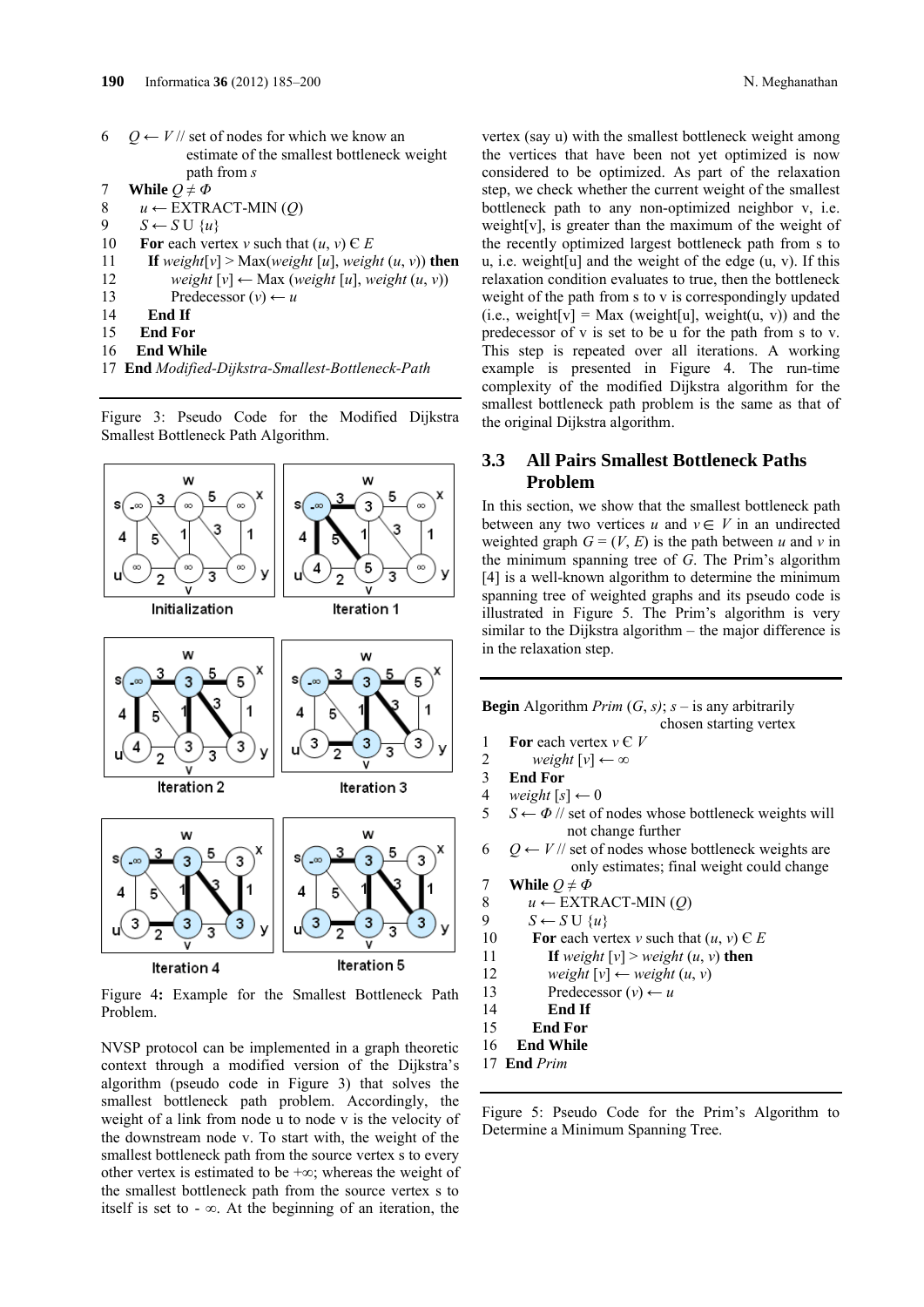

Figure 6: Example for the Minimum Spanning Tree – All Pairs Smallest Bottleneck Paths.

The Prim's algorithm work as follows: The starting vertex is any arbitrarily chosen vertex (say *s*) in the given undirected weighted graph *G*. To begin with, the weights of the smallest bottleneck paths from the starting vertex to every other vertex is assumed to be  $+\infty$  (as estimate value, indicating that the paths are actually not known) and the path from the starting vertex to itself is assumed to be 0. During every iteration, we determine the smallest bottleneck path from the starting vertex *s* to a particular vertex *u*, which would be the vertex with the minimum weight among the vertices that have been not yet optimized (i.e. for which the smallest bottleneck path has not been yet determined). We then explore the neighbors of *u* and determine whether we can reach any of the neighbor vertex, say *v*, from *s* through *u* on a path with weight less than the estimated bottleneck weight of the current path we know from *s* to *v*. If we could find such a neighbor *v* as part of the relaxation step, we set the new estimated bottleneck weight of vertex *v* to the weight of the edge  $(u, v)$  and also set the predecessor of  $v$  to be vertex *u* on the smallest bottleneck path from *s* to *v*. The darkened edges shown in the working example of Figure 6 are the edges that are part of the smallest bottleneck path tree rooted at the starting vertex *s*. The path between any two vertices in this smallest bottleneck path tree is the smallest bottleneck path between the two vertices in the original graph. The run-time complexity of the Prim's minimum spanning tree algorithm is  $O(|V|^2)$ .

Note that in both Figures 4 and 6, we start with the same initial graph. Since, the relaxation step of the modified Dijkstra algorithm and the Prim's algorithm are different, the sequence of vertices that are optimized in each algorithm is different from one another. However, the final tree rooted at the starting vertex *s* is the same in both the figures. This example vindicates our argument that the minimum spanning tree contains the smallest bottleneck paths between any two vertices in the original graph. We now formally prove this argument (refer Figure 7 for an illustration of the example) below through the method of Proof by Contradiction.



Figure 7: Proof by Contradiction: Minimum Spanning Tree with All Pairs Smallest Bottleneck Paths.

Let there be a pair of vertices  $u \in V_1$  and  $v \in V_2$  in  $G =$  $(V, E)$  such that the edge  $(u, v) \in E$ ,  $V_1 \cup V_2 = V$  and  $V_1 \cap V_2 = \Phi$ . Assume the edge  $(u, v)$  belongs to the minimum spanning tree *T* of *G*; but the edge is not part of the smallest bottleneck path from *u* to *v*. Let there exist an alternate path from *u* to *v* that is the smallest bottleneck path. Since *u* and *v* are in two disjoint vertex partitions, there should be at least one edge (call it *e*) in the path from *u* to *v* with endpoint vertices in each partition. But, by definition of a minimum spanning tree, the weight(*u*,  $v \geq v$  weight(edge *e*); otherwise, a cheaper tree could be obtained by replacing (*u*, *v*) with the edge *e* and *T*  containing  $(u, v)$  would not be a minimum spanning tree. Hence, edge  $e$  could be replaced by edge  $(u, v)$  without increasing the weight of any smallest bottleneck path. Likewise, we can prove that every edge in *T* would be part of a smallest bottleneck path. Since *T* is a minimum spanning tree, all its edges constitute the all pairs smallest bottleneck paths for the entire graph.

### **3.4 Largest Bottleneck Paths Problem**

In the context of the largest bottleneck path problem, we define the bottleneck weight of a path *p* to be the minimum of the weights of the constituent edges,  $e \in p$ . Given the set of all loop-free paths *P* between a source node *s* and destination node *d*, the largest bottleneck path is the path with the largest bottleneck weight. We can

express this mathematically as  $\lim_{p \in P} \left[ \lim_{\forall e \in p} (weight(e)) \right]$  $\left[\underset{p\in P}{Max} \right] \underset{\forall e\in p}{Min} (weight(e))$ .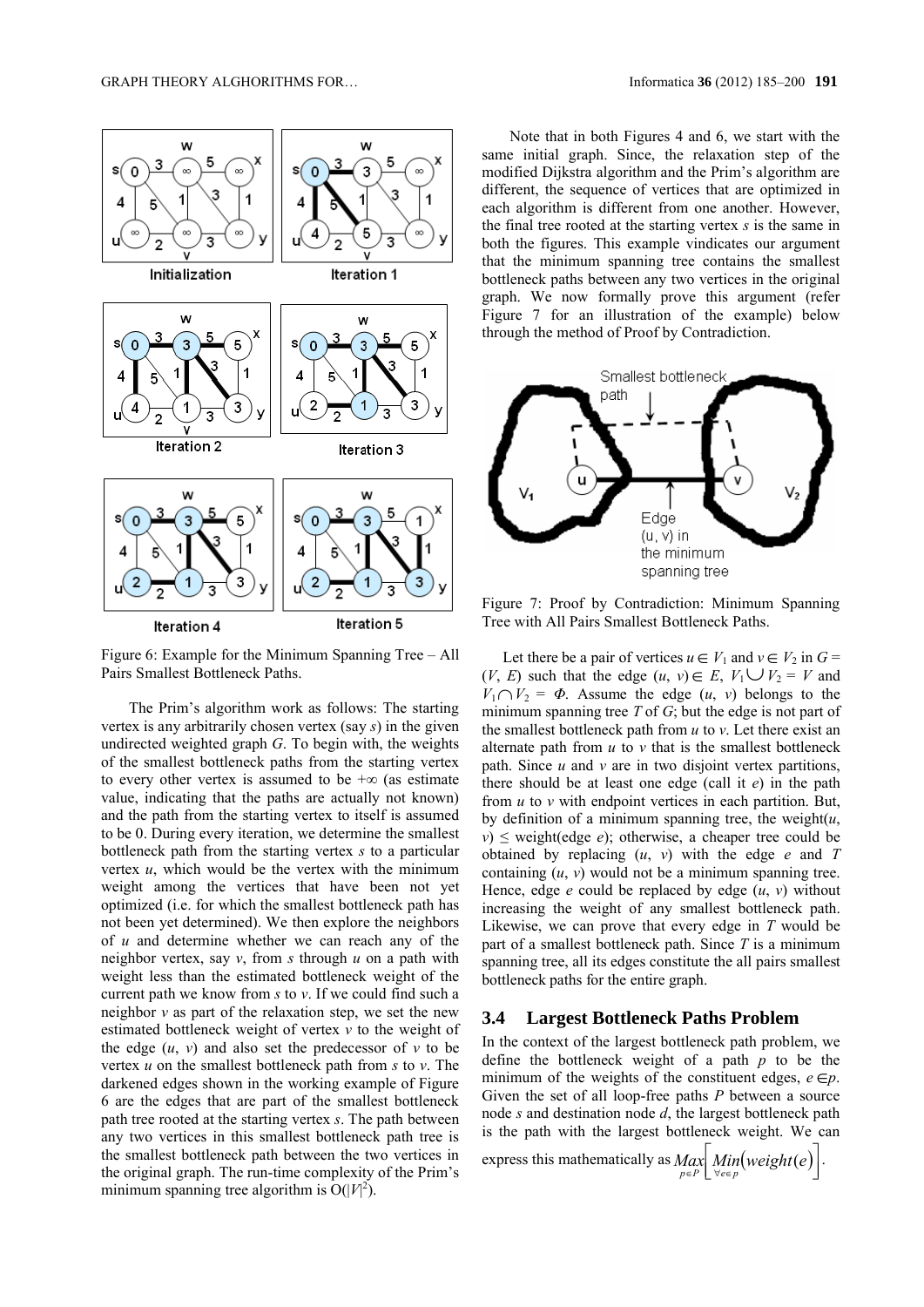**Begin** Algorithm *Modified-Dijkstra-Largest-Bottleneck- Path* (*G*, *s)*

1 **For** each vertex  $v \in V$ 

- 2 *weight*  $[v] \leftarrow -\infty$  // an estimate of the largest bottleneck weight path from *s* to *v* 3**End For**
- 4 *weight*  $[s] \leftarrow +\infty$
- 5  $S \leftarrow \Phi$  // set of nodes for which we know the largest bottleneck weight path from *s*
- 6  $Q \leftarrow V$  // set of nodes for which we know an estimate of the largest bottleneck weight path from *s*
- 7 **While**  $Q \neq \Phi$
- 8 *u ←* EXTRACT-MAX (*Q*)
- 9  $S \leftarrow S \cup \{u\}$
- 10 **For** each vertex *v* such that  $(u, v) \in E$
- 11 **If** weight[v] < Min (weight [u], weight  $(u, v)$ ) then
- 12 *weight*  $[v] \leftarrow \text{Min} (weight [u], weight (u, v))$
- 13 Predecessor  $(v) \leftarrow u$
- 14 **End If**
- 15 **End For**
- 16 **End While**
- 17 **End** *Modified-Dijkstra-Largest-Bottleneck-Path*

The FORP protocol can be simulated using a modified version of the Dijsktra's algorithm (pseudo code in Figure 8) that solves the Largest Bottleneck Path problem on a static graph. The edge weights correspond to the predicted LET values for the corresponding links. To start with, the weight of the largest bottleneck path from the source vertex *s* to every other vertex is estimated to be -  $\infty$ ; whereas the weight of the largest bottleneck path from the source vertex *s* to itself is set to +∞. At the beginning of an iteration, the vertex (say *u*) with the largest bottleneck weight among the vertices that have been not yet optimized is now considered to be optimized (i.e., the largest bottleneck path from the source vertex *s* to the vertex *u* is considered to have been determined by now). As part of the relaxation step, we check whether the current weight of the largest bottleneck path to any non-optimized neighbor *v*, i.e. *weight*[ $\nu$ ], is lower than the minimum of the weight of the recently optimized largest bottleneck path from *s* to *u*, i.e. *weight*[ $u$ ] and the weight of the edge  $(u, v)$ . If this relaxation condition evaluates to true, then the bottleneck weight of the path from *s* to *v* is correspondingly updated  $(i.e., weight[v] = Min(weight[u], weight(u, v))$  and the predecessor of *v* is set to be *u* for the path from *s* to *v*. This step is repeated over all iterations. A working example is presented in Figure 9. The run-time complexity of the modified Dijkstra algorithm for the largest bottleneck path problem is the same as that of the original algorithm for the shortest path problem.

### **3.5 All Pairs Largest Bottleneck Paths Problem**

In this section, we show that the largest bottleneck path between any two vertices  $u$  and  $v \in V$  in an undirected weighted graph  $G = (V, E)$  is the path between *u* and *v* in the maximum spanning tree of *G*. The maximum spanning tree of a graph can be determined using a slightly modified version of the Prim's algorithm – the modification is in the initialization step and the relaxation condition. In the original Prim's algorithm, the initial weight of all the vertices other than the starting vertex is set to +∞; whereas in the modified Prim's algorithm for the all pairs largest bottleneck path problem, the initial weight of all the vertices other than the starting vertex is set to –  $\infty$  (an initial estimate for the largest bottleneck paths, which are actually not know to start with). The weight of the starting vertex, *s*, in both algorithms is 0. The pseudo code of the modified Prim's algorithm is given in Figure 10.

**Begin** Algorithm *Modified-Prim*  $(G, s)$ ;  $s -$  is any arbitrarily chosen starting vertex

- 1 **For** each vertex  $v \in V$
- 2 *weight*  $[v] \leftarrow -\infty$
- 3**End For**
- 4 *weight*  $[s] \leftarrow 0$
- 5  $S \leftarrow \Phi$  // set of nodes whose bottleneck weights will not change further
- 6  $Q$  ← *V* // set of nodes whose bottleneck weights

Figure 8: Pseudo Code for the Modified Dijkstra's Algorithm for the Largest Bottleneck Path Problem.



Figure 9: Example for the Largest Bottleneck Path Problem.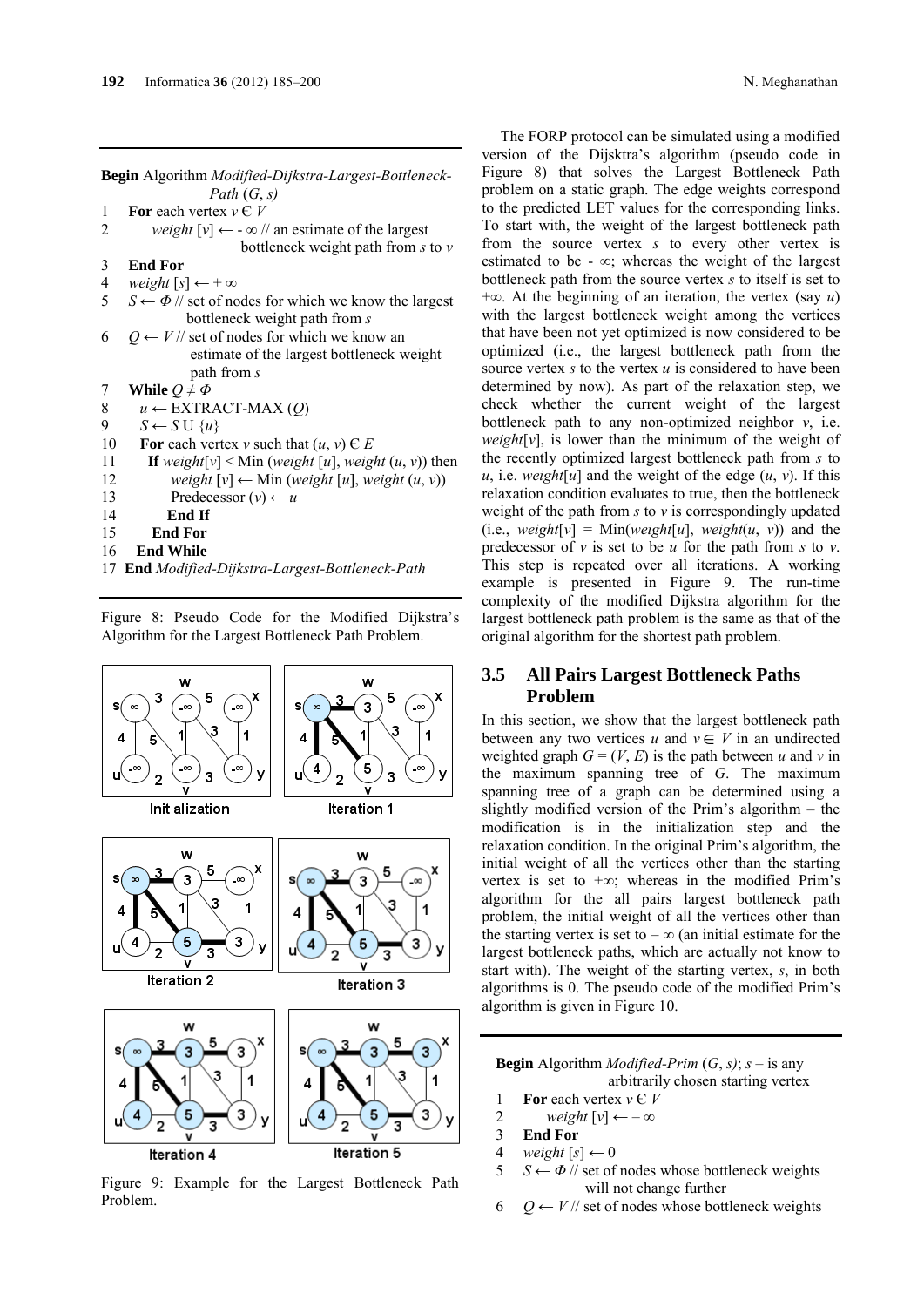are only estimates and the final weight could change

|    | While $Q \neq \Phi$                        |
|----|--------------------------------------------|
| 8  | $u \leftarrow$ EXTRACT-MAX (Q)             |
| 9  | $S \leftarrow S \cup \{u\}$                |
| 10 | For each vertex v such that $(u, v) \in E$ |
| 11 | If weight $[v]$ < weight $(u, v)$ then     |
| 12 | weight $[v] \leftarrow weight(u, v)$       |
| 13 | Predecessor $(v) \leftarrow u$             |
| 14 | End If                                     |
| 15 | End For                                    |
| 16 | <b>End While</b>                           |
|    | 17 End Modified-Prim                       |

Figure 10: Pseudo Code for the Modified Prim's Algorithm to Determine a Maximum Spanning Tree



Figure 11: Example for the Maximum Spanning Tree – All Pairs Largest Bottleneck Paths.

During every iteration, we determine the largest bottleneck path from the starting vertex *s* to a particular vertex *u*, which would be the vertex with the maximum weight among the vertices that have been not yet optimized (i.e. for which the largest bottleneck path has not been yet determined). We then explore the neighbors of *u* and determine whether we can reach any of the neighbor vertices, say *v*, from *s* through *u* on a path with weight greater than the estimated bottleneck weight of the current path we know from *s* to *v*. If we could find such a neighbor *v* as part of the relaxation step, we set the new estimated bottleneck weight of vertex *v* to the weight of the edge  $(u, v)$  and also set the predecessor of  $v$ to be vertex *u* on the largest bottleneck path from *s* to *v*. The darkened edges shown in the working example of Figure 11 are the edges that are part of the largest bottleneck path tree rooted at the starting vertex *s*. The path between any two vertices in this largest bottleneck path tree is the largest bottleneck path between the two vertices in the original graph. The run-time complexity of the modified Prim's algorithm to determine maximum spanning tree is  $O(|V|^2)$ , the same as the original Prim's algorithm for minimum spanning trees. The correctness of the modified Prim's algorithm for the all pairs largest bottleneck path problem can be proved using the same logic used to prove the correctness of the Prim's algorithm for the all pairs smallest bottleneck path problem.

# **4 Graph Theory Algorithms for Multicast Communication in MANETs**

The original Dijkstra shortest path algorithm described previously can be used to determine shortest path trees with minimum hop count per source-receiver path. The problem of determining a multicast tree with the minimum number of links is a NP-complete problem for which there is no polynomial-time algorithm yielding an optimistic solution. Hence, algorithms have been proposed in the literature to approximate such multicast trees. The Steiner tree algorithm is the best-known algorithm in the literature to approximate multicast trees with the minimum number of links connecting a source node to the receiver nodes of the multicast group.

Given a static graph,  $G = (V, E)$ , where *V* is the set of vertices, *E* is the set of edges and a subset of vertices (called the multicast group or Steiner points)  $MG \subset V$ , the multicast Steiner tree is the tree with the least number of edges required to connect all the vertices in *MG*. In this paper, we use a well-known  $O(|V| |MG|^2)$  algorithm of Kou et al [9], where |*V*| is the number of nodes in the network graph and |*MG*| is the size of the multicast group comprising of the source nodes and the receiver nodes, to approximate the minimum edge Steiner tree in graphs representing snapshots of the network topology. In unit disk graphs such as the static graphs used in our research, Step 5 of the algorithm (pseudo code in Figure 12) is not needed and the minimal spanning tree  $T_{MG}$  obtained at the end of Step 4 could be considered as the minimum edge Steiner tree. One could use the Prim's algorithm to find the minimum spanning trees.

**Input:** A Static Graph  $G = (V, E)$ Multicast Group  $MG \subseteq V$ **Output:** A *MG-Steiner-tree* for the set  $MG \subseteq V$ 

**Begin** Kou et al Algorithm (*G*, *MG*)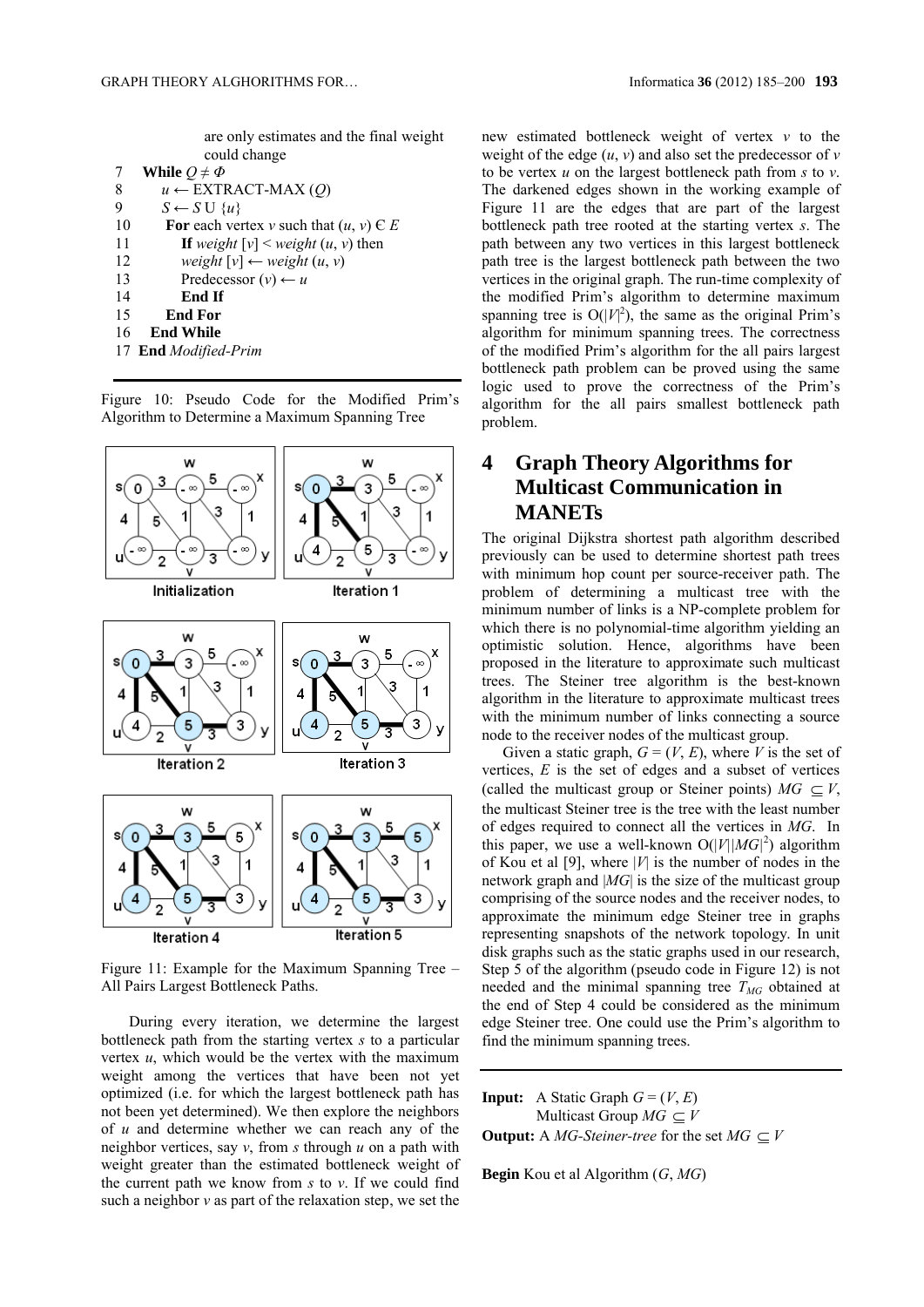**Step 1:** Construct a complete undirected weighted graph  $G_C = (MG, E_C)$  from *G* and *MG* where  $\forall (v_i, v_j)$  $\in E_C$ ,  $v_i$  and  $v_j$  are in *MG*, and the weight of edge  $(v_i)$ ,  $v_i$ ) is the length of the shortest path from  $v_i$  to  $v_i$  in *G*.

**Step 2:** Find the minimum weight spanning tree  $T_c$  in  $G_{C}$  (If more than one minimal spanning tree exists, pick an arbitrary one).

**Step 3:** Construct the sub graph  $G_{MG}$  of  $G$ , by replacing each edge in  $T_c$  with the corresponding shortest path from *G* (In case of any tie, between an arbitrary shortest path between the two vertices).

**Step 4:** Find the minimal spanning tree  $T_{MG}$  in  $G_{MG}$ with unit edge weights. If more than one minimal spanning tree exists, pick an arbitrary one).  **return**  $T_{MG}$  as the *MG-Steiner-tree* 

**End** *Kou et al Algorithm*

Figure 12: Kou et al's Algorithm to Find an Approximate Minimum Edge Steiner Tree.

# $\mathbf{B}$ ົດ **N** Step 3 and Step 4 Step<sub>2</sub> Minimum Steiner<br>(5 : Elinks) ō

Figure 13: Construction of a Minimum Steiner Tree using Kou et al.'s Algorithm.

We now illustrate the working of the Kou et al's algorithm through an example in Figure 13. The vertices {D, G, E, M, N, P} form the multicast group in the vertex set  ${A, B \ldots P}$ . As observed in the example, the sub graph  $G_{MG}$  obtained in Step 3 is nothing but the minimal spanning tree  $T_{MG}$ , which is the output of Step 4. In general, for unit disk graphs, like the static graphs we are working with, the outputs of both Steps 3 and 4 are the same and it is enough that we stop at Step 3 and output the MG-Steiner-tree.

# **5 Graph Theory Algorithms for Broadcast Communication in MANETs**

In this section, we describe a maximum-density based CDS (MaxD-CDS) graph theoretic algorithm to approximate a Minimum Connected Dominating Set (MCDS) in a static graph, taken as a snapshot of a MANET topology.

### **5.1 Data Structures used by the MaxD-CDS Algorithm and Breadth First Search**

We use the following principal data structures for the MaxD-CDS algorithm:

- (i) *CDS-Node-List* includes all nodes that are members of the CDS
- (ii) *Covered-Nodes-List* includes all nodes that are in the CDS-Node-List and all nodes that are adjacent to at least one member of the CDS-Node-List.

Before we run the CDS formation algorithm, we make sure the underlying network graph is connected by running the Breadth First Search (BFS) algorithm [4]; because, if the underlying network graph is not connected, we would not be able to find a CDS that will cover all the nodes in the network. We run BFS, starting with an arbitrarily chosen node in the network graph. If we are able to visit all the vertices in the graph, then the corresponding network is said to be connected. If the graph is not connected, we simply continue with the static graph (snapshot of the network topology) collected at the next time instant and start with the BFS test. The pseudo code for BFS is shown in Figure 14. The run-time complexity of BFS is  $O(|V|+|E|)$ .

```
Input: Graph G = (V, E)Auxiliary Variables/Initialization:
    Nodes-Explored = Φ, FIFO-Queue = Φ
Begin Algorithm BFS (G, s)
   root-node = randomly chosen vertex in V
   Nodes-Explored = Nodes-Explored U {root-node}
   FIFO-Queue = FIFO-Queue U {root-node}
  while (|FIFO-Queue| > 0) do
     front-node u = Dequeue(FIFO-Queue) // extract 
                               the first node
    for (every edge (u, v)) do // i.e. every neighbor
                                   v of node u
        if (v \notin Nodes-Explored) then
            Nodes-Explored = Nodes-Explored U {v}
           FIFO-Queue = FIFO-Queue U \{v\}Parent (v) = u end if
     end for
  end while
 if (\vert Nodes-Explored \vert = \vert V\vert ) then
       return Connected Graph - true
  else return Connected Graph - false
  end if
End Algorithm BFS
```
Figure 14: Pseudo Code for the BFS Algorithm to Determine Network Connectivity.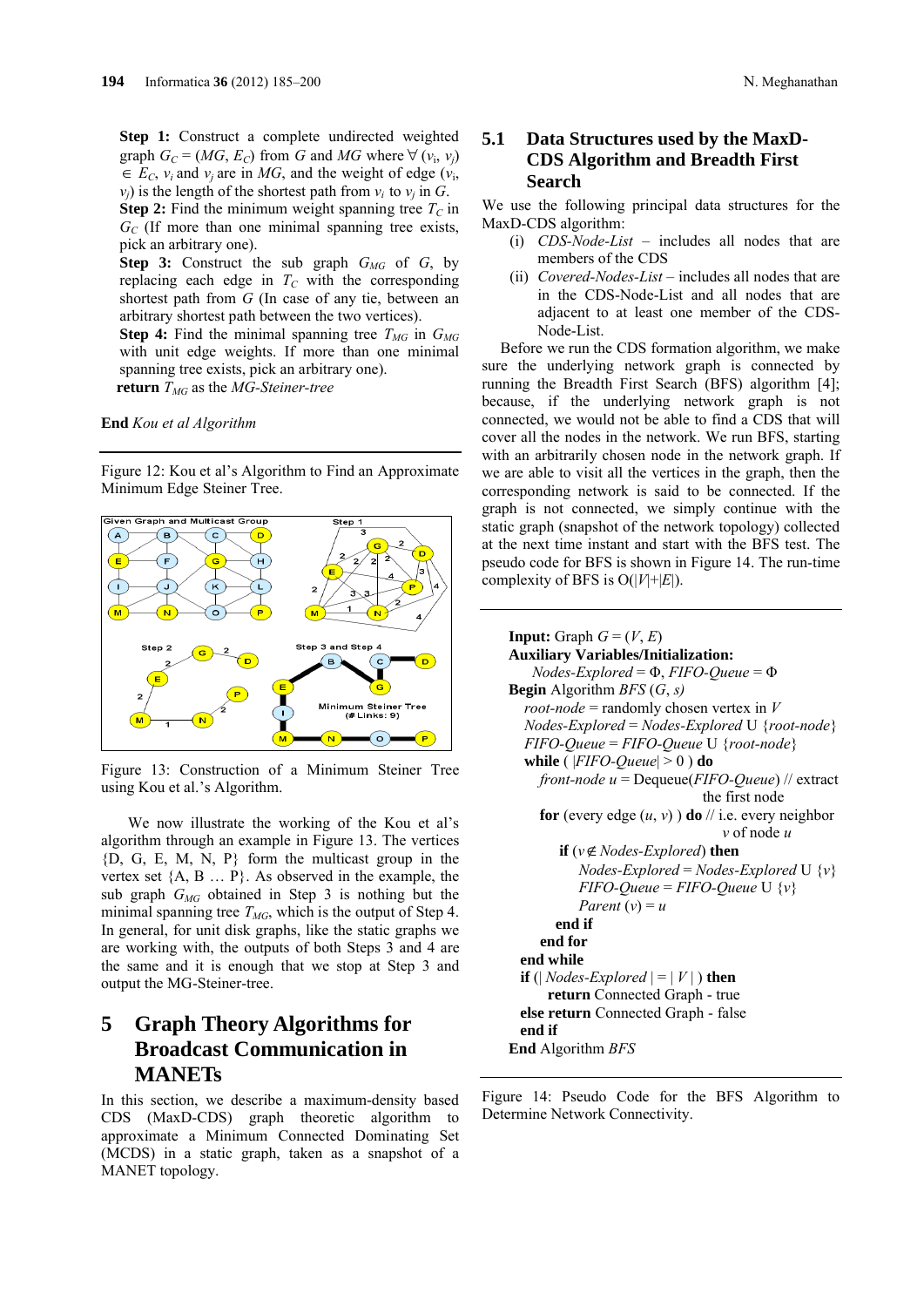### **5.2 Maximum Density-based Algorithm to Approximate a MCDS**

The idea of the maximum density (MaxD)-based CDS formation algorithm is to select nodes with larger number of uncovered neighbors for inclusion in the CDS. The algorithm forms and outputs a CDS based on a given input graph representing a snapshot of the MANET at a particular time instant. Specifically, the algorithm outputs a list (*CDS-Node-List)* of all nodes that are part of the CDS formed based on the given MANET*.* The first node to be included in the *CDS-Node-List* is the node with the maximum number of uncovered neighbors (any ties are broken arbitrarily). A CDS member is considered to be "covered", so a CDS member is additionally added to the *Covered-Nodes-List* when it is included in the *CDS-Node-List*. All nodes that are adjacent to a CDS member are also said to be covered, so the uncovered neighbors of a CDS member are also added to the *Covered-Nodes-List* as the member is added to the *CDS-Node-List*. To determine the next node to be added to the *CDS-Node-List*, we must select the node with the largest density amongst the nodes that meet the criteria for inclusion into the CDS.

**Input:** Graph  $G = (V, E)$ , where *V* is the vertex set and *E* is the edge set. Source vertex, *s* – vertex with the largest number of uncovered neighbors in *V*. **Auxiliary Variables and Functions:** *CDS-Node-List*, *Covered-Nodes-List, Neighbors* $(v)$ ,  $\forall v \in V$ . **Output:** *CDS-Node-List* **Initialization:** *Covered-Nodes-List* =  $\{s\}$ , *CDS-Node-List* = Φ **Begin** Construction of *MaxD-CDS*   **while** ( |*Covered-Nodes-List*| < |*V*| ) **do** Select a vertex *rCovered-Nodes-List* and *rCDS-Node-List* such that *r* has the largest number of uncovered neighbors that are not in *Covered-Nodes-List*

 *CDS-Node-List* = *CDS-Node-List* U {*r*}

**for** all  $u \in Neighbors(r)$  and *uCovered-Nodes-List Covered-Nodes-List* = *Covered-Nodes-List* U {*u*} **end for end while return** *CDS-Node-List* **End** Construction of *MaxD-CDS*



The criteria for CDS membership selection are the following: the node should not already be a part of the CDS (*CDS-Node-List),* the node must be in the *Covered-Nodes-List*, and the node must have at least one uncovered neighbor (at least one neighbor that is not in the *Covered-Nodes-List*). Amongst the nodes that meet these criteria for CDS membership inclusion, we select the node with the largest density (i.e., the largest number of uncovered neighbors) to be the next member of the CDS. Ties are broken arbitrarily. This process is repeated until all nodes in the network are included in the *Covered-Nodes-List*. Once all nodes in the network are considered to be "covered", the CDS is formed and the algorithm returns a list of nodes in the resulting MaxD-CDS (nodes in the *CDS-Node-List*). The run-time complexity of the MaxD-CDS algorithm is  $O(|V|^2 + |E|)$ since there would be at most |*V*| iterations – it would take  $O(|V|)$  time to determine the node with the largest number of uncovered neighbors in each iteration and across all these iterations, we would be visiting |*E*| edges totally. The pseudo code for the MaxD-CDS algorithm is given in Figure 15 and a working example of the algorithm is illustrated in Figure 16.



Figure 16: Example to Illustrate the Construction of a Maximum Density (MaxD)-based CDS



Figure 17: Legend for Figure 16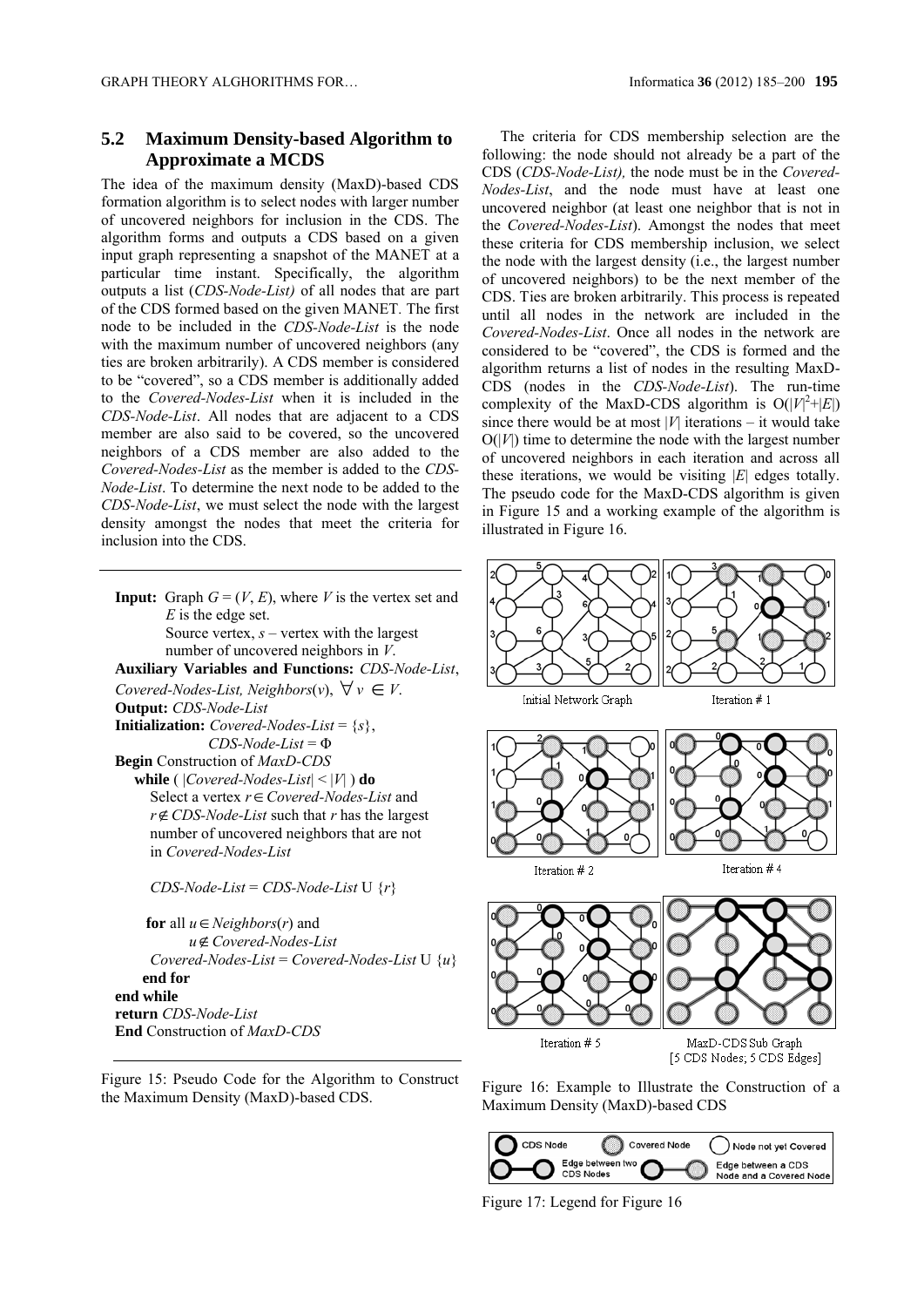# **6 Graph Theory Algorithms for Multi-path Communication in MANETs**

Let  $P_L$ ,  $P_N$  and  $P_Z$  be the set of link-disjoint, node-disjoint and zone-disjoint *s-d* routes respectively. We use the Dijkstra  $O(|V|^2)$  algorithm to determine the minimum hop *s-d* path in a graph of *n* nodes. We assume the *s-d* routes in a multi-path set are used in the increasing order of the hop count. In other words, the *s-d* route with the least hop count is used as long as it exists, then the *s-d* route with the next highest hop count is used as long as it exists and so on. We thus persist with the determined multi-path set of *s-d* routes as long as at least one path in the set exists.

### **6.1 Algorithm to Determine Link-Disjoint Paths**

To determine the set of link-disjoint paths, *PL*, (refer Figure 18), we remove all the links that were part of *p* from the graph *G* to obtain a modified graph  $G^L(V, E^L)$ . We then determine the minimum hop *s-d* path in the modified graph  $G'$ , add it to the set  $P_L$  and remove the links that were part of this path to get a new updated  $G<sup>L</sup>$  $(V, E<sup>L</sup>)$ . We repeat this procedure until there exists no more  $s-d$  paths in the network. The set  $P<sub>L</sub>$  is now said to have the link-disjoint *s-d* paths in the original network graph *G* at the given time instant. Figure 20 illustrates a working-example of the algorithm to find the set of linkdisjoint paths on a static graph.

**Input:** Graph *G* (*V*, *E*), source vertex *s* and destination vertex *d* **Output:** Set of link-disjoint paths *PL* **Auxiliary Variables:** Graph  $G^L$  (*V*,  $E^L$ ) **Initialization:**  $G^L(V, E^L) \leftarrow G(V, E), P_L \leftarrow \Phi$ **Begin** *Algorithm Link-Disjoint-Paths* 1 **while**  $(\exists$  at least one *s-d* path in  $G^L$ ) 2 *p*  $\leftarrow$  Minimum hop *s-d* path in  $G^L$ . 3  $P_L \leftarrow P_L \cup \{p\}$ 4  $\forall$  $edge, e \in p$  $G^L(V, E^L) \leftarrow G^L(V, E^L - \{e\})$ 5 **end While**  6 **return**  $P_L$ **End** *Algorithm Link-Disjoint-Paths*

Figure 18: Algorithm to Determine the Set of Link-Disjoint *s-d* Paths in a Network Graph.

### **6.2 Algorithm to Determine Node-Disjoint Paths**

To determine the set of node-disjoint paths,  $P_N$ , (refer Figure 19), we remove all the intermediate nodes (nodes other than the source vertex *s* and destination vertex *d*) that were part of the minimum hop *s-d* path *p* in the original graph *G* to obtain the modified graph,  $G^N$  ( $V^N$ ,

 $E^N$ ). We determine the minimum hop *s-d* path in the modified graph  $G^N$  ( $V^N$ ,  $E^N$ ), add it to the set  $P_N$  and remove the intermediate nodes that were part of this *s-d* path to get a new updated  $G^N$  ( $V^N$ ,  $E^N$ ). We then repeat this procedure until there exists no more *s-d* paths in the network. The set  $P_N$  is now said to contain the nodedisjoint *s-d* paths in the original network graph *G*. Figure 21 illustrates a working example of the algorithm to find the set of node-disjoint paths on a static graph.

**Input:** Graph *G* (*V*, *E*), source vertex *s* and destination vertex *d* **Output:** Set of node-disjoint paths  $P_N$ Auxiliary Variables: Graph  $G^N(V^N, E^N)$ **Initialization:**  $G^N(V^N, E^N) \leftarrow G(V, E), P_N \leftarrow \Phi$ **Begin** *Algorithm Node-Disjoint-Paths* 1 **While** ( $\exists$  at least one *s-d* path in  $G^N$ ) 2 *p*  $\leftarrow$  Minimum hop *s-d* path in  $G^N$ . 3  $P_N \leftarrow P_N \cup \{p\}$ 4  $\forall$  *vertex v p* , *v*≠ *s*,*d edge e Adj list v* , ( )  $G^{N}(V^{N}, E^{N}) \leftarrow G^{N}(V^{N}-\{v\}, E^{N}-\{e\})$ 5 **end While** 

6 **return**  $P_N$ 

**End** *Algorithm Node-Disjoint-Paths*

Figure 19: Algorithm to Determine the Set of Node-Disjoint *s-d* Paths in a Network Graph.



Figure 20: Example to Illustrate the Working of the Algorithm to Find Link-Disjoint Paths.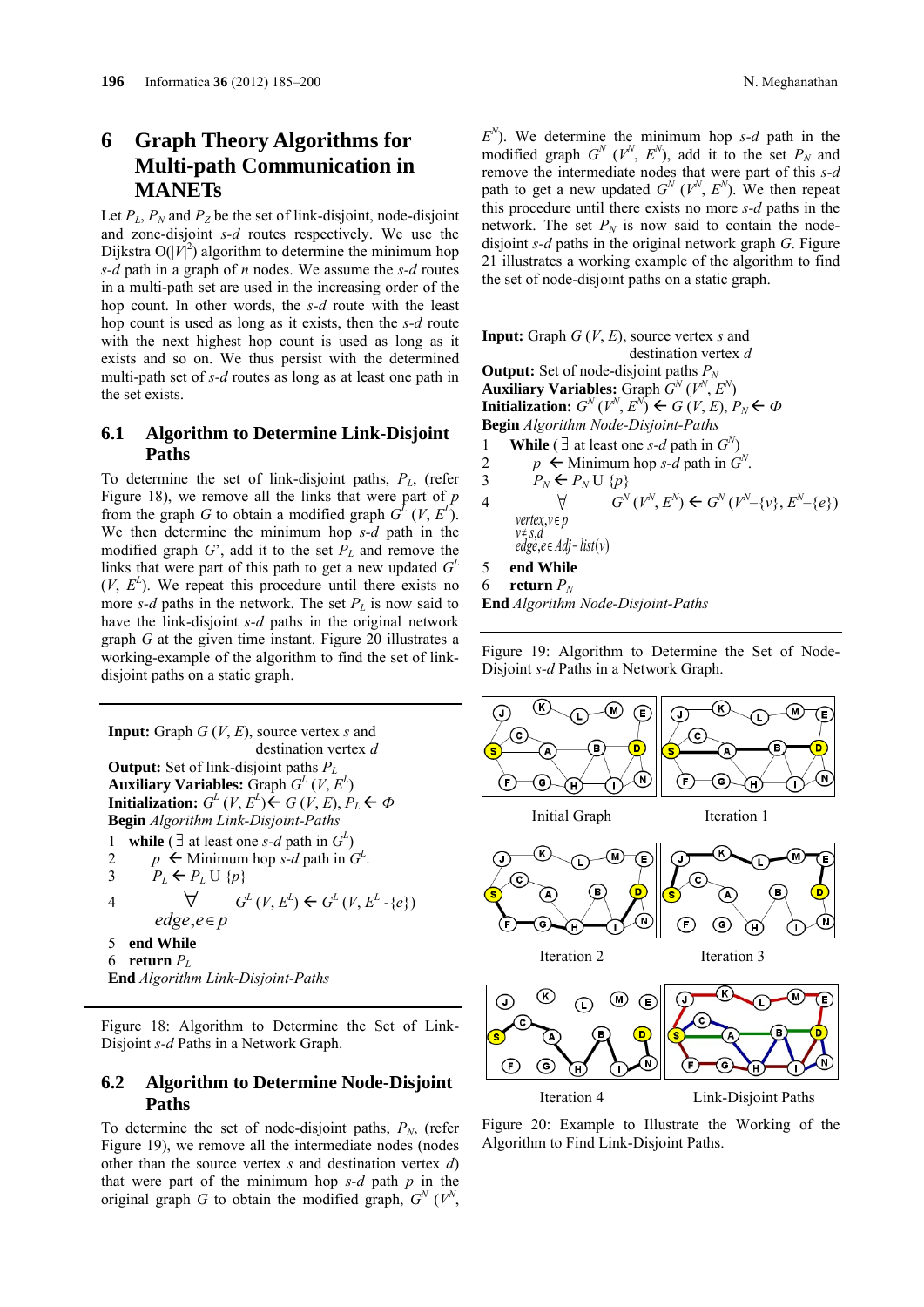

Node-Disjoint Paths

Figure 21: Example to Illustrate the Working of the Algorithm to Find Node-Disjoint Paths.

### **6.3 Algorithm to Determine Zone-Disjoint Paths**

To determine the set of zone-disjoint paths,  $P_{Z}$ , (refer Figure 22), we remove all the intermediate nodes (nodes other than the source vertex *s* and destination vertex *d*) that were part of the minimum hop *s-d* path *p* and also all their neighbor nodes from the original graph *G* to obtain the modified graph  $G^Z$  ( $V^Z$ ,  $E^{\bar{Z}}$ ). We determine the minimum hop *s-d* path in the modified graph  $G^Z$ , add it to the set  $P_Z$  and remove the intermediate nodes that were part of this *s-d* path and all their neighbor nodes to obtain a new updated graph  $G^Z$  ( $V^Z$ ,  $E^Z$ ). We then repeat this procedure until there exists no more *s-d* paths in the network. The set  $P_Z$  is now said to contain the set of zone-disjoint *s-d* paths in the original network graph *G*. Note that when we remove a node *v* from a network graph, we also remove all the links associated with the node (i.e., links belonging to the adjacency list *Adj* $list(v)$ ) whereas when we remove a link from a graph, no change occurs in the vertex set of the graph. Figure 23 illustrates a working example of the algorithm to find the set of zone-disjoint paths on a static graph.

**Input:** Graph *G* (*V*, *E*), Source vertex *s* and Destination vertex *d* **Output:** Set of Zone-Disjoint Paths *PZ* **Auxiliary Variables:** Graph  $G^Z(V^Z, E^Z)$ **Initialization:**  $G^Z(V^Z, E^Z) \leftarrow G(V, E), P_Z \leftarrow \Phi$ **Begin** *Algorithm Zone-Disjoint-Paths* 1 **While** ( $\exists$  at least one *s-d* path in  $G^Z$ ) 2 *p*  $\leftarrow$  Minimum hop *s-d* path in  $G^2$ 3  $P_z \leftarrow P_z \cup \{p\}$ 

4 
$$
\forall \quad G^Z(V^Z, E^Z) \leftarrow G^Z(V^Z - \{u\}, E^Z - \{e\})
$$
  
\nvertex, u \in p, u \neq s, d  
\nedge, e \in Adj-list(u)  
\n5 
$$
\forall \quad G^Z(V^Z, E^Z) \leftarrow G^Z(V^Z - \{v\}, E^Z - \{e^*\})
$$
  
\nvertex, u \in p, u \neq s, d  
\nv \in Neighbor(u), v \neq s, d  
\nedge, e^{\{e\}} \in Adj-list(v)  
\n6 **end While**

7 **return**  $P_Z$ **End** *Algorithm Zone-Disjoint-Paths*

Figure 22: Algorithm to Determine the Set of Zone-Disjoint *s-d* Paths in a Network Graph.



Figure 23: Example to Illustrate the Working of the Algorithm to Find Zone-Disjoint Paths

# **7 Conclusions**

The high-level contribution of this paper is the idea of using traditional graph theory algorithms, which have been taught in academic institutions at undergraduate and graduate level, to simulate and study the behavior of the complex routing protocols for unicast, multicast, broadcast and multi-path communication in MANETs. In the Section on Background work, we provided an exhaustive set of background information on the routing protocols that have been proposed for the above different communication problems. In the subsequent sections, we described one or more graph theoretic algorithms for studying each of these communication problems. We chose the Dijkstra algorithm for shortest path routing as the core algorithm and meticulously modified it and/or adopted it to (i) find a solution for the largest bottleneck path and smallest bottleneck path problems, which could be used to determine a sequence of stable routes as well as to (ii) find a set of link-disjoint, node-disjoint or zonedisjoint routes for multi-path communication. We illustrate the use of Prim's algorithm for minimum spanning tree to determine the 'All Pairs Smallest Bottleneck Paths' and also show how the modified version of the Prim's algorithm to determine maximum spanning tree can be used to solve the 'All Pairs Largest Bottleneck Paths' problem. We prove that the path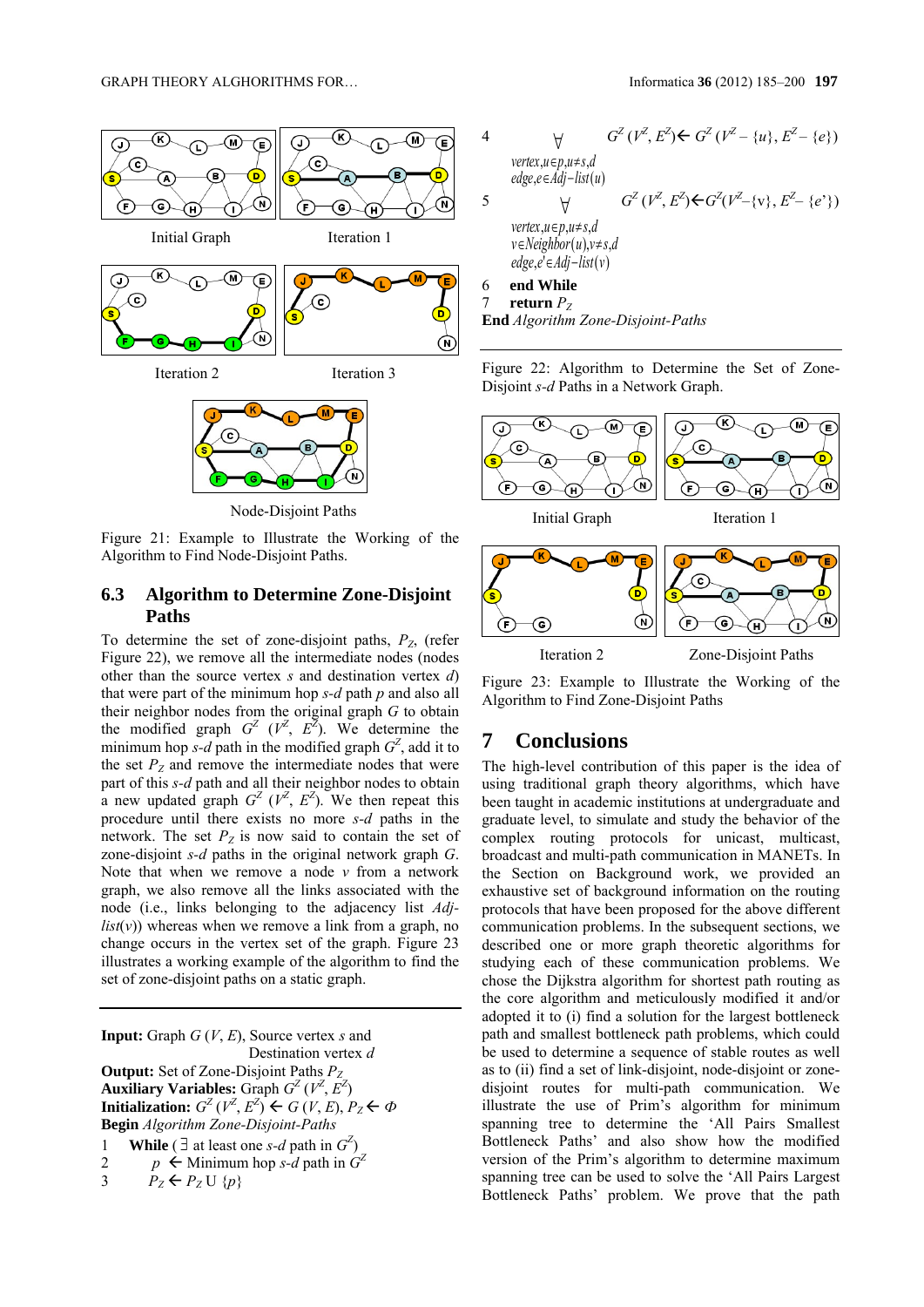between any two nodes in the minimum spanning tree is the smallest bottleneck path between those two nodes in the original graph. We also discussed a maximum density-based algorithm to approximate minimum connected dominating sets (MCDS) for MANETs such that the MCDS could be used as a backbone towards broadcast communication for route discoveries and other global communication needs. In addition, we discussed the Steiner tree problem and the Kou et al.'s algorithm to approximate a multicast tree that has the minimum number of links connecting the source nodes to the members of a multicast group. Each of the graph theoretic algorithms discussed in this paper presents the optimal solutions or the best approximations for the appropriate problems they have been suggested for and all of them could be implemented in the most efficient manner using the pseudo code presented and executed in a polynomial run-time.

As a concluding remark, we would like to state that the proposed idea could go a long way in avoiding the significant loss of time faced by student researchers to understand and modify the simulation code for even conducting simple experimental studies. This idea could be adopted to facilitate undergraduate student research in the area of MANETs without requiring the students to directly work on the complex discrete-event simulators. A successful implementation of this idea is the Research Experiences for Undergraduates (REU) site in the areas of Wireless Ad hoc Networks and Sensor Networks, hosted by the Department of Computer Science at Jackson State University, Jackson, MS, USA. The REU site is currently being funded by the U.S. National Science Foundation (NSF) and is accessible through http://www.jsums.edu/cms/reu.

### **8 Future Research Directions**

Graph theory algorithms form the backbone for research on communication protocols for wireless ad hoc networks and sensor networks. This paper lays the foundation for use of several simplistic graph theoretic algorithms (taught at the undergraduate and graduate level) to simulate the behavior of the complex MANET routing protocols. The next step of research in this direction would involve implementing these graph theoretic algorithms in a centralized environment using offline traces of the mobility profiles of the nodes (under a particular mobility model) to generate the mobile graph (i.e., sequence of static graphs representing snapshots of the network topology at different time instants) and compare the performance metrics obtained for the communication structures with that of those obtained for the actual routing protocols when simulated in a discreteevent simulator such as ns-2, GloMoSim and etc. Some of the performance metrics that could be directly compared are the hop count per source-destination path (for unicasting), hop count per source-receiver path (for multicasting), number of links per multicast tree, lifetime per path, lifetime per multicast tree, time between two consecutive route discoveries for link-disjoint, nodedisjoint and zone-disjoint routes, number of nodes per CDS, hop count of a source-destination path per CDS and etc. We conjecture that the results obtained for the above performance metrics from the centralized graph theory implementations will serve as the optimal benchmarks to which the results obtained from the actual routing protocols in a discrete-event simulator environment would be actually bounded under. This is because the centralized implementations would assume an ideal medium-access control (MAC) layer that would not offer any interference to constrain the communication.

If the simulations could be conducted in more than one discrete-event simulator, then the results for the performance metrics obtained from the different simulators could be compared to the optimal benchmarks obtained with our theoretical algorithms and could be helpful in identifying the simulator that gives performance closest to the optimum for a particular communication problem (unicast, multicast, broadcast, multi-path) under specific operating conditions. Our proposed approach of using graph theory algorithms to study the MANET routing protocols could also be extended to wireless sensor networks, wherein we can use the tree and CDS construction algorithms to study the data gathering protocols.

# **Acknowledgments**

Research was sponsored by the U. S. National Science Foundation grant (CNS-0851646) entitled: "REU Site: Undergraduate Research Program in Wireless Ad hoc Networks and Sensor Networks. The material for this journal paper evolved from the tutorial slides developed by the author to simulate the routing protocols for mobile ad hoc networks with centralized and distributed implementations of the appropriate graph theory algorithms. The views and conclusions in this document are those of the author and should not be interpreted as representing the official policies, either expressed or implied, of the funding agency.

### **References**

- [1] K. M. Alzoubi, P.-J Wan and O. Frieder, "Distributed Heuristics for Connected Dominating Set in Wireless Ad Hoc Networks," *IEEE / KICS Journal on Communication Networks*, Vol. 4, No. 1, pp. 22-29, 2002.
- [2] S. Butenko, X. Cheng, D.-Z. Du and P. M. Paradlos, "On the Construction of Virtual Backbone for Ad Hoc Wireless Networks," *Cooperative Control: Models, Applications and Algorithms*, pp. 43-54, Kluwer Academic Publishers, 2002.
- [3] S. Butenko, X. Cheng, C. Oliviera and P. M. Paradlos, "A New Heuristic for the Minimum Connected Dominating Set Problem on Ad Hoc Wireless Networks," *Recent Developments in Cooperative Control and Optimization*, pp. 61-73, Kluwer Academic Publishers, 2004.